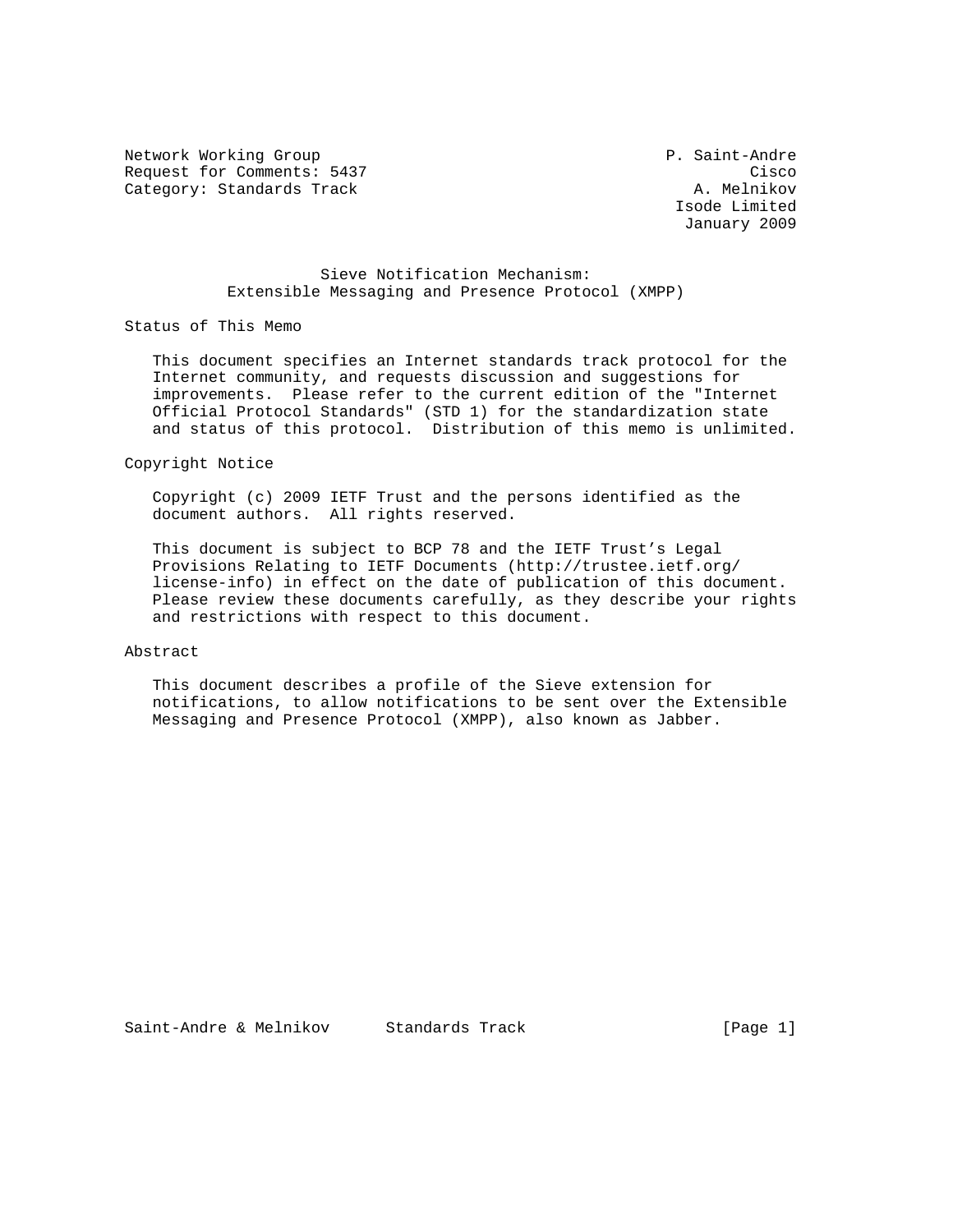# Table of Contents

|                | 1 1                                                     |
|----------------|---------------------------------------------------------|
|                |                                                         |
|                |                                                         |
|                |                                                         |
|                |                                                         |
|                |                                                         |
|                |                                                         |
|                |                                                         |
|                |                                                         |
|                |                                                         |
|                |                                                         |
|                |                                                         |
|                |                                                         |
|                |                                                         |
|                | 3.3. Action with "body", ":importance", ":message", and |
|                |                                                         |
|                | 3.4. Action with ":from", ":message", ":importance",    |
|                |                                                         |
|                |                                                         |
|                |                                                         |
| $5 -$          | Internationalization Considerations 10                  |
| 6.             |                                                         |
| 7              |                                                         |
| 8 <sub>1</sub> |                                                         |
|                |                                                         |
|                |                                                         |
|                |                                                         |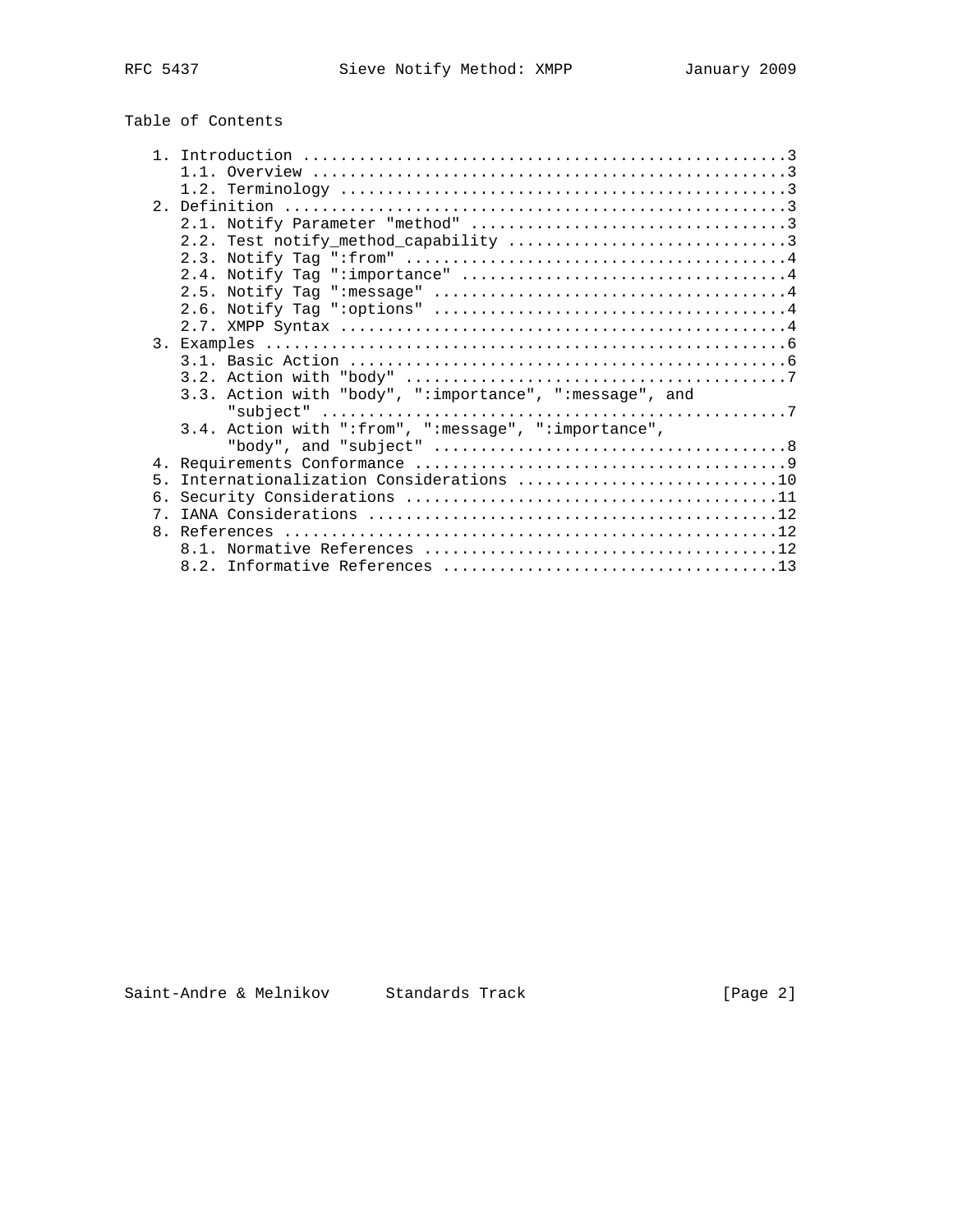# 1. Introduction

# 1.1. Overview

 The [NOTIFY] extension to the [SIEVE] mail filtering language is a framework for providing notifications by employing URIs to specify the notification mechanism. This document defines how xmpp URIs (see [XMPP-URI]) are used to generate notifications via the Extensible Messaging and Presence Protocol [XMPP], which is widely implemented in Jabber instant messaging technologies.

# 1.2. Terminology

 This document inherits terminology from [NOTIFY], [SIEVE], and [XMPP]. In particular, the terms "parameter" and "tag" are used as described in [NOTIFY] to refer to aspects of Sieve scripts, and the term "key" is used as described in [XMPP-URI] to refer to aspects of an XMPP URI.

 The capitalized key words "MUST", "MUST NOT", "REQUIRED", "SHALL", "SHALL NOT", "SHOULD", "SHOULD NOT", "RECOMMENDED", "NOT RECOMMENDED", "MAY", and "OPTIONAL" in this document are to be interpreted as described in [TERMS].

2. Definition

# 2.1. Notify Parameter "method"

 The "method" parameter MUST be a URI that conforms to the xmpp URI scheme (as specified in [XMPP-URI]) and that identifies an XMPP account associated with the email inbox. The URI MAY include the resource identifier of an XMPP address and/or the query component portion of an XMPP URI, but SHOULD NOT include an authority component or fragment identifier component. The processing application MUST extract an XMPP address from the URI in accordance with the processing rules specified in [XMPP-URI]. The resulting XMPP address MUST be encapsulated in XMPP syntax as the value of the XMPP 'to' attribute.

# 2.2. Test notify\_method\_capability

 In response to a notify\_method\_capability test for the "online" notification-capability, an implementation SHOULD return a value of "yes" if it has knowledge of an active presence session (see [XMPP-IM]) for the specified XMPP notification-uri; otherwise, it SHOULD return a value of "maybe" (since typical XMPP systems may not allow a Sieve engine to gain knowledge about the presence of XMPP entities).

Saint-Andre & Melnikov Standards Track [Page 3]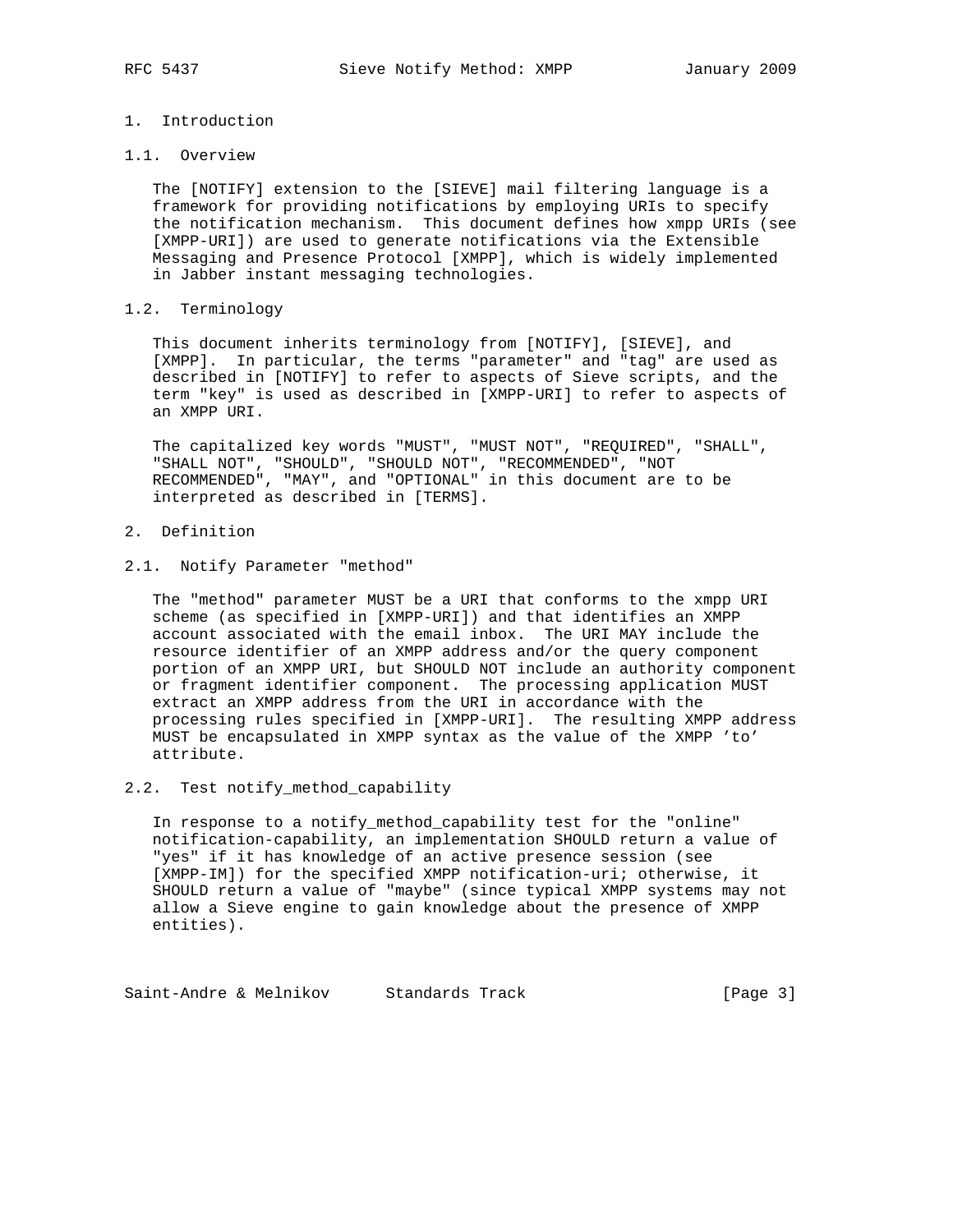# 2.3. Notify Tag ":from"

 If included, the ":from" tag MUST be an electronic address that conforms to the "Mailbox" rule defined in [RFC5321]. The value of the ":from" tag MAY be included in the human-readable XML character data of the XMPP notification; alternatively or in addition, it MAY be transformed into formal XMPP syntax, in which case it MUST be encapsulated as the value of an XMPP SHIM (Stanza Headers and Internet Metadata) [SHIM] header named "Resent-From".

# 2.4. Notify Tag ":importance"

 The ":importance" tag has no special meaning for this notification mechanism, and this specification puts no restriction on its use. The value of the ":importance" tag MAY be transformed into XMPP syntax (in addition to or instead of including appropriate text in the XML character data of the XMPP <br/>body/> element); if so, it SHOULD be encapsulated as the value of an XMPP SHIM (Stanza Headers and Internet Metadata) [SHIM] header named "Urgency", where the XML character of that header is "high" if the value of the ":importance" tag is "1", "medium" if the value of the ":importance" tag is "2", and "low" if the value of the ":importance" tag is "3".

2.5. Notify Tag ":message"

 If the ":message" tag is included, that string MUST be transformed into the XML character data of an XMPP <br/>body/> element (where the string is generated according to the guidelines specified in Section 3.6 of [NOTIFY]).

2.6. Notify Tag ":options"

 The ":options" tag has no special meaning for this notification mechanism. Any handling of this tag is the responsibility of an implementation.

2.7. XMPP Syntax

 The xmpp mechanism results in the sending of an XMPP message to notify a recipient about an email message. The general XMPP syntax is as follows:

o The notification MUST be an XMPP <message/> stanza.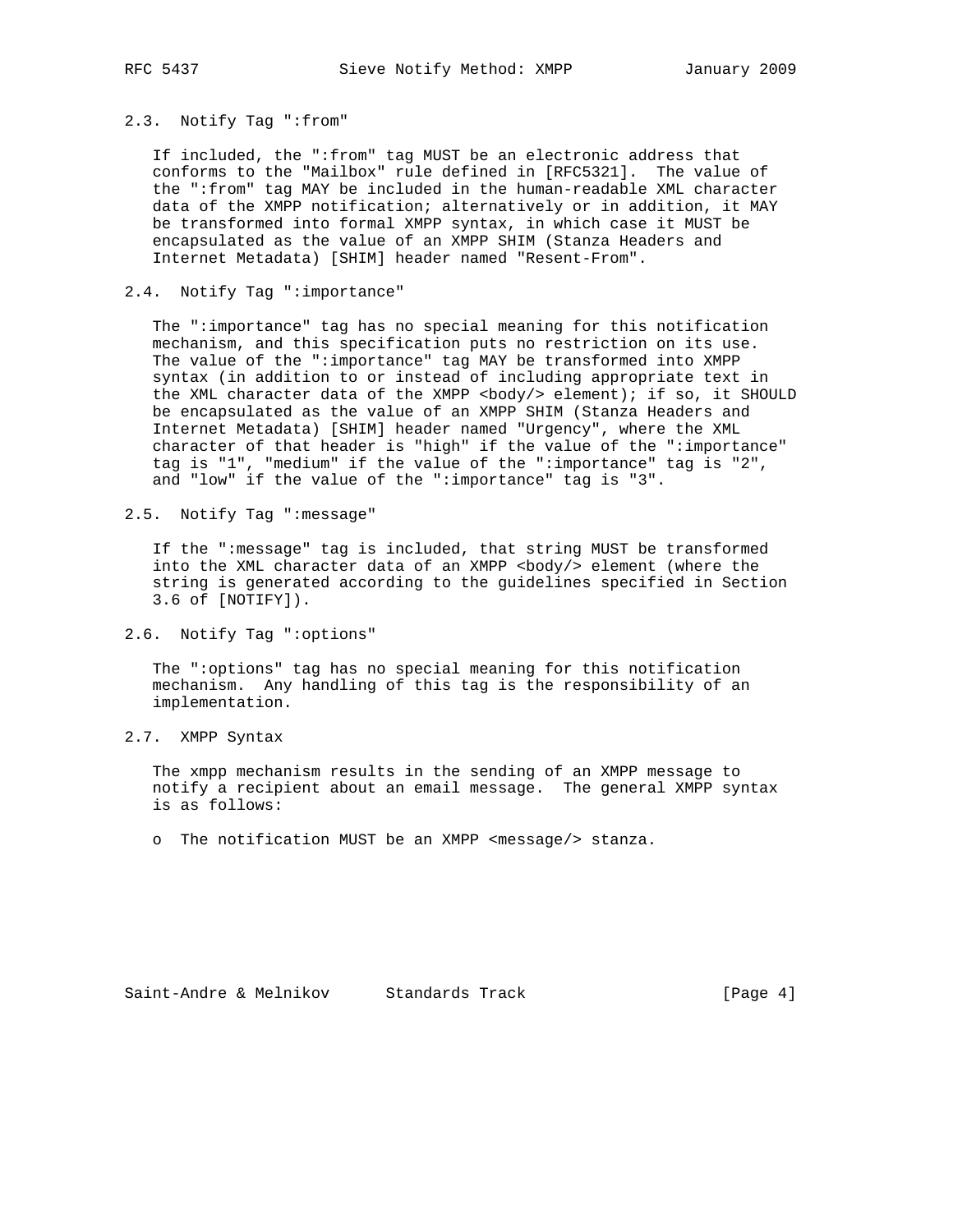- o The value of the XMPP 'from' attribute SHOULD be the XMPP address of the notification service associated with the Sieve engine or the XMPP address of the entity to be notified. The value of the XMPP 'from' attribute MUST NOT be generated from the Sieve ":from" tag.
- o The value of the XMPP 'to' attribute MUST be the XMPP address specified in the XMPP URI contained in the "method" notify parameter.
- o The value of the XMPP 'type' attribute MUST be 'headline' or 'normal'.
- o The XMPP <message/> stanza MUST include a <body/> child element. If the ":message" tag is included in the Sieve script, that string MUST be used as the XML character data of the <br/>body/> element. If not and if the XMPP URI contained in the "method" notify parameter specified a "body" key in the query component, that value SHOULD be used. Otherwise, the XML character data SHOULD be some configurable text indicating that the message is a Sieve notification.
- o The XMPP <message/> stanza MAY include a <subject/> child element. If the XMPP URI contained in the "method" notify parameter specified a "subject" key in the query component, that value SHOULD be used as the XML character data of the <subject/> element. Otherwise, the XML character data SHOULD be some configurable text indicating that the message is a Sieve notification.
- o The XMPP <message/> stanza SHOULD include a URI, for the recipient to use as a hint in locating the message, encapsulated as the XML character data of a <url/> child element of an <x/> element qualified by the 'jabber:x:oob' namespace, as specified in [OOB]. If included, the URI SHOULD be an Internet Message Access Protocol [IMAP] URL that specifies the location of the message, as defined in [IMAP-URL], but MAY be another URI type that can specify or hint at the location of an email message, such as a URI for an HTTP resource [HTTP] or a Post Office Protocol Version 3 (POP3) mailbox [POP-URL] at which the message can be accessed. It is not expected that an XMPP user agent shall directly handle such a URI, but instead that it shall invoke an appropriate helper application to handle the URI.
- o The XMPP <message/> stanza MAY include an XMPP SHIM (Stanza Headers and Internet Metadata) [SHIM] header named "Resent-From". If the Sieve script included a ":from" tag, the "Resent-From"

Saint-Andre & Melnikov Standards Track [Page 5]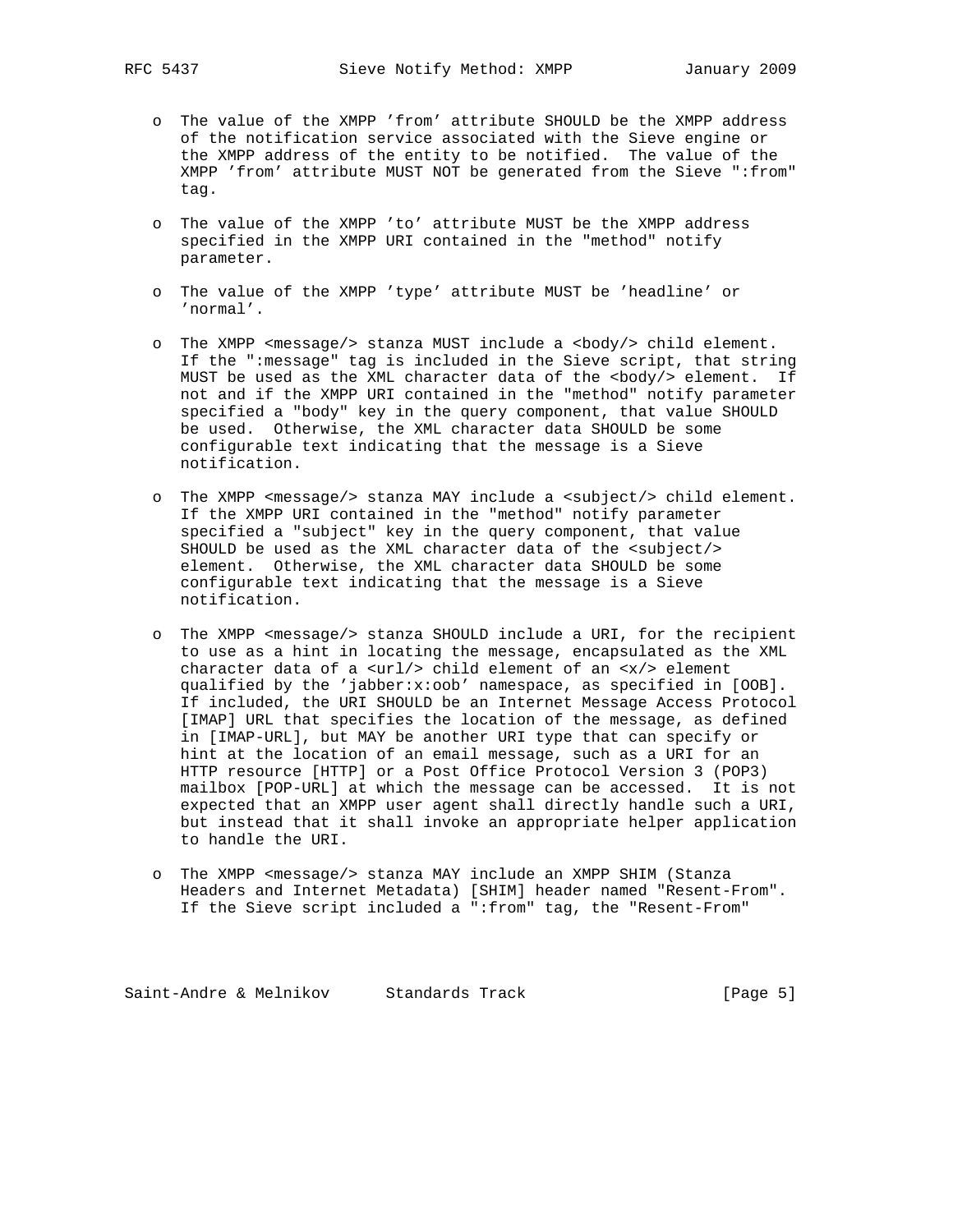value MUST be the value of the ":from" tag; otherwise, the "Resent-From" value SHOULD be the envelope recipient address of the original email message that triggered the notification.

3. Examples

 In the following examples, the sender of the email has an address of <mailto:juliet@example.org>, the entity to be notified has an email address of <mailto:romeo@example.com> and an XMPP address of romeo@im.example.com (resulting in an XMPP URI of <xmpp:romeo@im.example.com>), and the notification service associated with the Sieve engine has an XMPP address of notify.example.com.

 Note: In the following examples, line breaks are included in XMPP URIs solely for the purpose of readability.

```
3.1. Basic Action
```
 The following is a basic Sieve notify action with only a method. The XML character data of the XMPP <br/>body/> and <subject/> elements are therefore generated by the Sieve engine based on configuration. In addition, the Sieve engine includes a URI pointing to the message.

Basic action (Sieve syntax)

notify "xmpp:romeo@im.example.com"

The resulting XMPP <message/> stanza might be as follows:

Basic action (XMPP syntax)

```
 <message from='notify.example.com'
         to='romeo@im.example.com'
         type='headline'
         xml:lang='en'>
  <subject>SIEVE</subject>
 <body>&lt; juliet@example.com&gt; You got mail.</body>
  <x xmlns='jabber:x:oob'>
    <url>
      imap://romeo@example.com/INBOX;UIDVALIDITY=385759043/;UID=18
    </url>
 \langle / x >
</message>
```

```
Saint-Andre & Melnikov Standards Track (Page 6)
```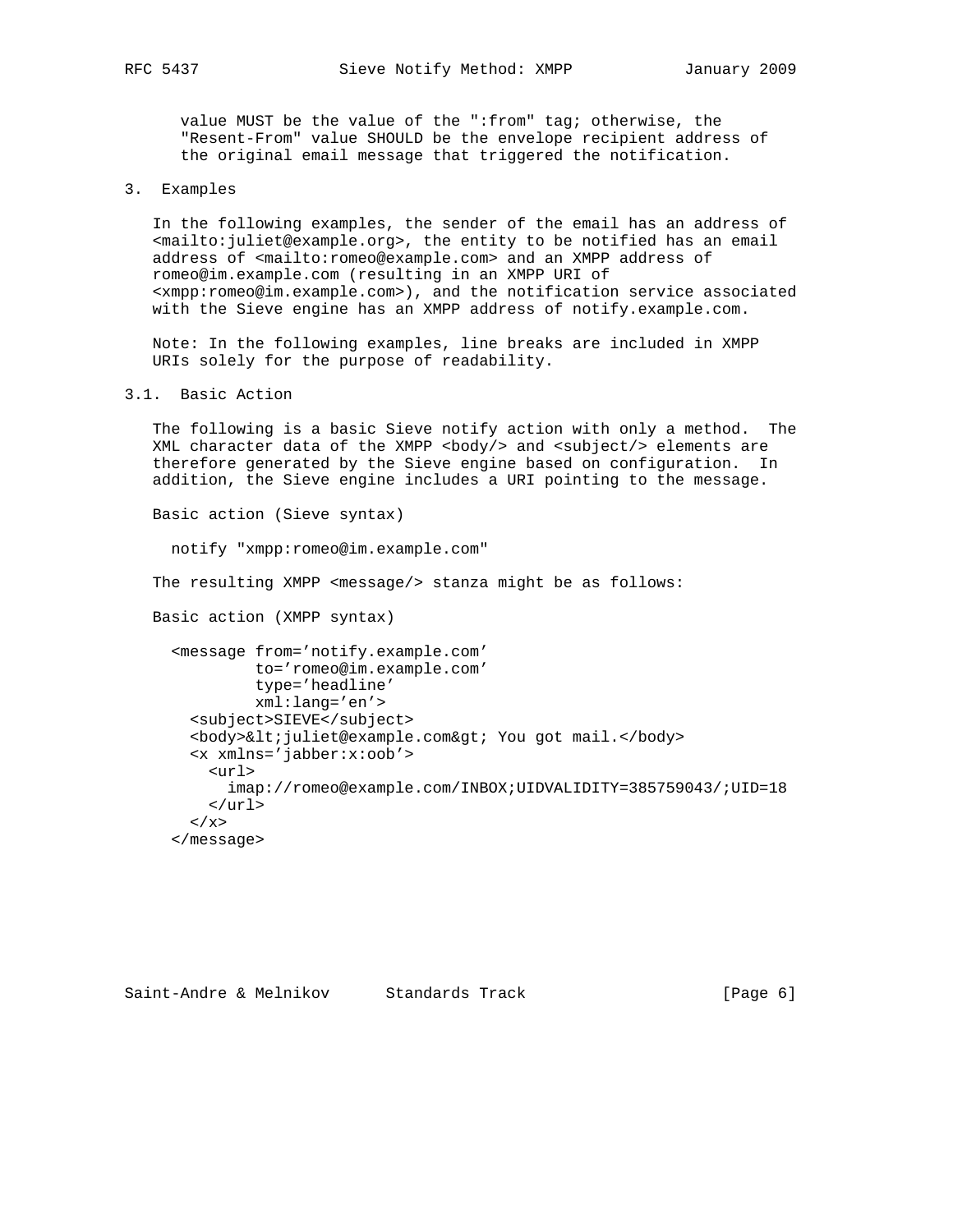3.2. Action with "body"

 The following action contains a "body" key in the query component of the XMPP URI but no ":message" tag in the Sieve script. As a result, the XML character data of the XMPP <body/> element in the XMPP notification is taken from the XMPP URI. In addition, the Sieve engine includes a URI pointing to the message.

Action with "body" (Sieve syntax)

 notify "xmpp:romeo@im.example.com?message ;body=Wherefore%20art%20thou%3F"

The resulting XMPP <message/> stanza might be as follows.

Action with "body" (XMPP syntax)

```
 <message from='notify.example.com'
          to='romeo@im.example.com'
           type='headline'
          xml:lang='en'>
  <subject>SIEVE</subject>
  <body>Wherefore art thou?</body>
  <x xmlns='jabber:x:oob'>
   \langle \text{unl} \rangle imap://romeo@example.com/INBOX;UIDVALIDITY=385759044/;UID=19
   \langle \text{curl} \rangle\langle / x >
</message>
```
3.3. Action with "body", ":importance", ":message", and "subject"

 The following action specifies an ":importance" tag and a ":message" tag in the Sieve script, as well as a "body" key and a "subject" key in the query component of the XMPP URI. As a result, the ":message" tag from the Sieve script overrides the "body" key from the XMPP URI when generating the XML character data of the XMPP <br/>body/> element. In addition, the Sieve engine includes a URI pointing to the message.

 Action with "body", ":importance", ":message", and "subject" (Sieve syntax)

 notify :importance "1" :message "Contact Juliet immediately!" "xmpp:romeo@im.example.com?message ;body=You%27re%20in%20trouble ;subject=ALERT%21"

Saint-Andre & Melnikov Standards Track (Page 7)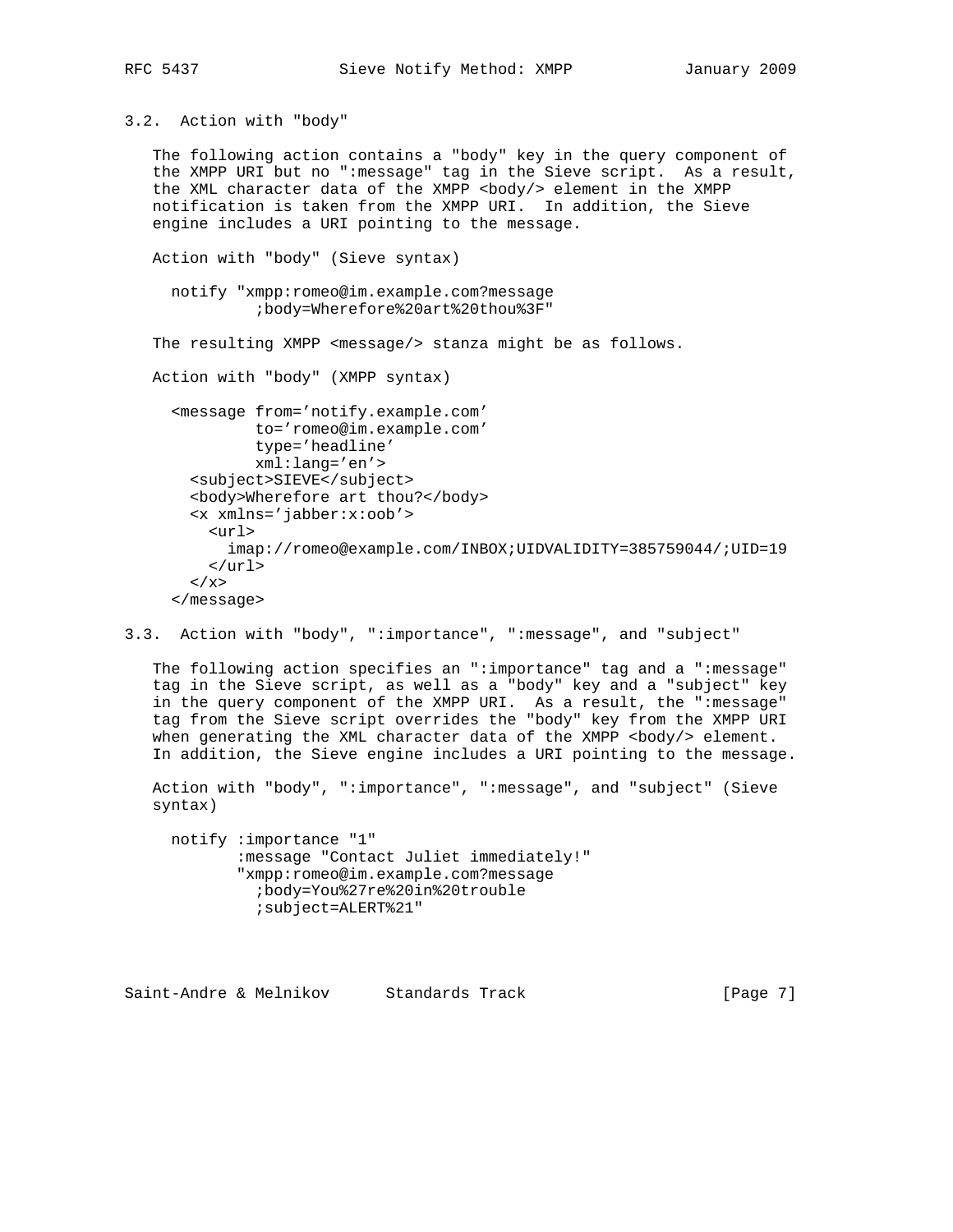The resulting XMPP <message/> stanza might be as follows.

```
 Action with "body", ":importance", ":message", and "subject" (XMPP
syntax)
```
 <message from='notify.example.com' to='romeo@im.example.com' type='headline' xml:lang='en'> <subject>ALERT!</subject> <body>Contact Juliet immediately!</body> <headers xmlns='http://jabber.org/protocol/shim'> <header name='Urgency'>high</header> </headers> <x xmlns='jabber:x:oob'> <url> imap://romeo@example.com/INBOX;UIDVALIDITY=385759045/;UID=20  $\langle \text{curl} \rangle$  $\langle x \rangle$ </message>

3.4. Action with ":from", ":message", ":importance", "body", and "subject"

 The following action specifies a ":from" tag, an ":importance" tag, and a ":message" tag in the Sieve script, as well as a "body" key and a "subject" key in the query component of the XMPP URI. As a result, the ":message" tag from the Sieve script overrides the "body" key from the XMPP URI when generating the XML character data of the XMPP <body/> element. In addition, the Sieve engine includes a URI pointing to the message, as well as an XMPP SHIM (Stanza Headers and Internet Metadata) [SHIM] header named "Resent-From" (which encapsulates the value of the ":from" tag).

 Action with ":from", ":importance", ":message", "body", and "subject" (Sieve syntax)

 notify :from "romeo.my.romeo@example.com" :importance "1" :message "Contact Juliet immediately!" "xmpp:romeo@im.example.com?message ;body=You%27re%20in%20trouble ;subject=ALERT%21"

The resulting XMPP <message/> stanza might be as follows.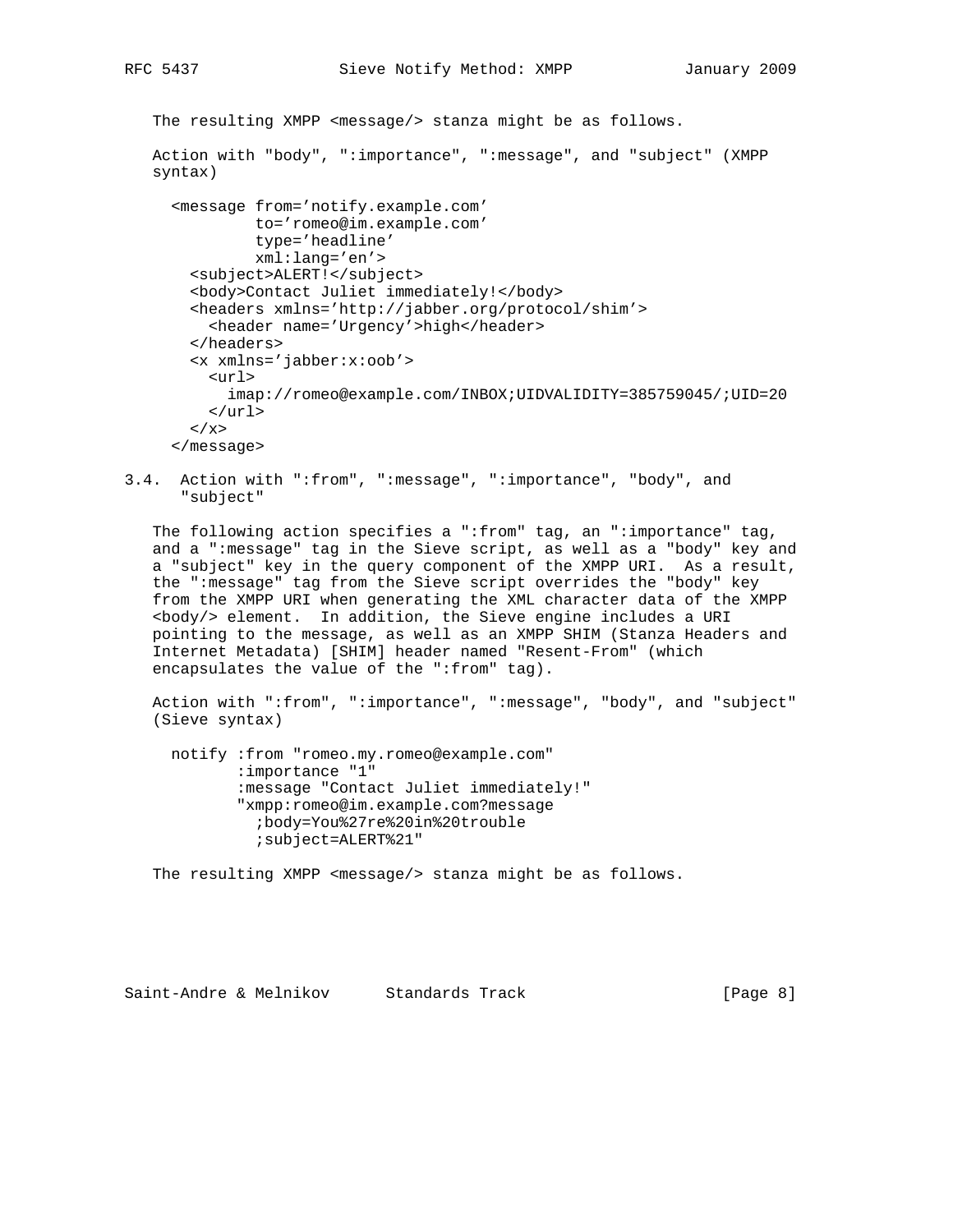```
 Action with ":from", ":importance", ":message", "body", and "subject"
(XMPP syntax)
  <message from='notify.example.com'
           to='romeo@im.example.com'
            type='headline'
           xml:lang='en'>
    <subject>ALERT!</subject>
    <body>Contact Juliet immediately!</body>
    <headers xmlns='http://jabber.org/protocol/shim'>
      <header name='Resent-From'>romeo.my.romeo@example.com</header>
      <header name='Urgency'>high</header>
    </headers>
    <x xmlns='jabber:x:oob'>
      <url>
        imap://romeo@example.com/INBOX;UIDVALIDITY=385759045/;UID=21
     \langle \text{url} \rangle\langle / x >
  </message>
```
4. Requirements Conformance

 Section 3.8 of [NOTIFY] specifies a set of requirements for Sieve notification methods. The conformance of the xmpp notification mechanism is provided here.

- 1. An implementation of the xmpp notification method SHOULD NOT modify the final notification text (e.g., to limit the length); however, a given deployment MAY do so (e.g., if recipients pay per character or byte for XMPP messages). Modification of characters themselves should not be necessary, since XMPP character data is encoded in [UTF-8].
- 2. An implementation MAY ignore parameters specified in the ":from", ":importance", and ":options" tags.
- 3. There is no recommended default message for an implementation to include if the ":message" tag is not specified.
- 4. A notification sent via the xmpp notification method MAY include a timestamp in the textual message.
- 5. The value of the XMPP 'from' attribute MUST be the XMPP address of the notification service associated with the Sieve engine. The value of the Sieve ":from" tag MAY be transformed into the value of an XMPP SHIM (Stanza Headers and Internet Metadata) [SHIM] header named "Resent-From".

Saint-Andre & Melnikov Standards Track (Page 9]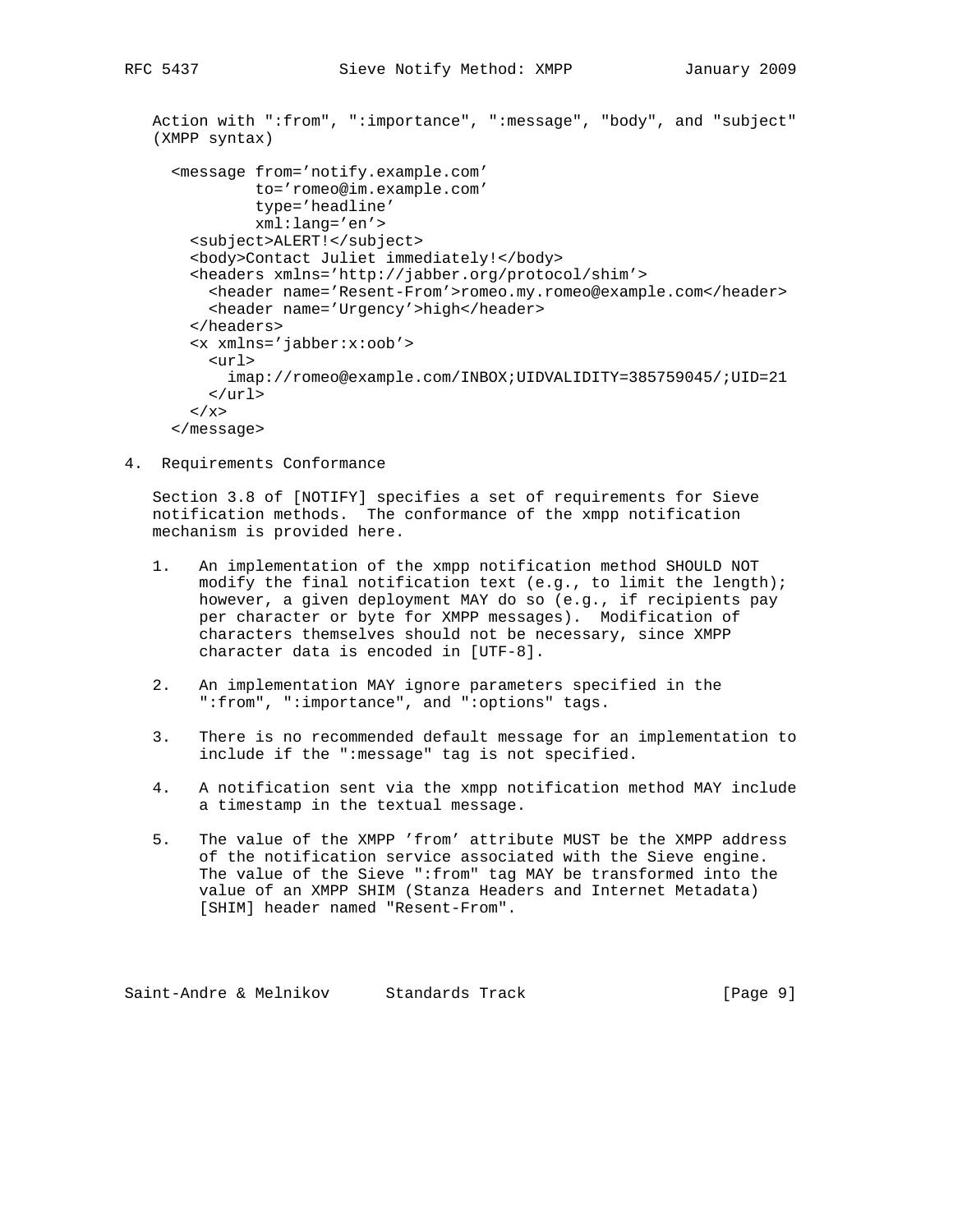- 6. The value of the XMPP 'to' attribute MUST be the XMPP address specified in the XMPP URI contained in the "method" parameter.
- 7. In accordance with [XMPP-URI], an implementation MUST ignore any URI action or key it does not understand (i.e., the URI MUST be processed as if the action or key were not present). It is RECOMMENDED to support the XMPP "message" query type (see [QUERIES]) and the associated "body" and "subject" keys, which SHOULD be mapped to the XMPP <br/>body/> and <subject/>>ct/> child elements of the XMPP <message/> stanza, respectively. However, if included, then the Sieve notify ":message" tag MUST be mapped to the XMPP <body/> element, overriding the "body" key (if any) included in the XMPP URI.
- 8. An implementation MUST NOT include any other extraneous information not specified in parameters to the notify action.
- 9. In response to a notify\_method\_capability test for the "online" notification-capability, an implementation SHOULD return a value of "yes" if it has knowledge of an active presence session (see [XMPP-IM]) for the specified XMPP notification-uri, but only if the entity that requested the test is authorized to know the presence of the associated XMPP entity (e.g., via explicit presence subscription as specified in [XMPP-IM]); otherwise, it SHOULD return a value of "maybe" (since typical XMPP systems may not allow a Sieve engine to gain knowledge about the presence of XMPP entities).
- 10. An implementation SHOULD NOT attempt to retry delivery of a notification if it receives an XMPP error of type "auth" or "cancel", MAY attempt to retry delivery if it receives an XMPP error of type "wait", and MAY attempt to retry delivery if it receives an XMPP error of "modify", but only if it makes appropriate modifications to the notification (see [XMPP]); in any case, the number of retries SHOULD be limited to a configurable number no less than 3 and no more than 10. An implementation MAY throttle notifications if the number of notifications within a given time period becomes excessive according to local service policy. Duplicate suppression (if any) is a matter of implementation and is not specified herein.
- 5. Internationalization Considerations

 Although an XMPP address may contain nearly any [UNICODE] character, the value of the "method" parameter MUST be a Uniform Resource Identifier (see [URI]) rather than an Internationalized Resource Identifier (see [IRI]). The rules specified in [XMPP-URI] MUST be followed when generating XMPP URIs.

Saint-Andre & Melnikov Standards Track [Page 10]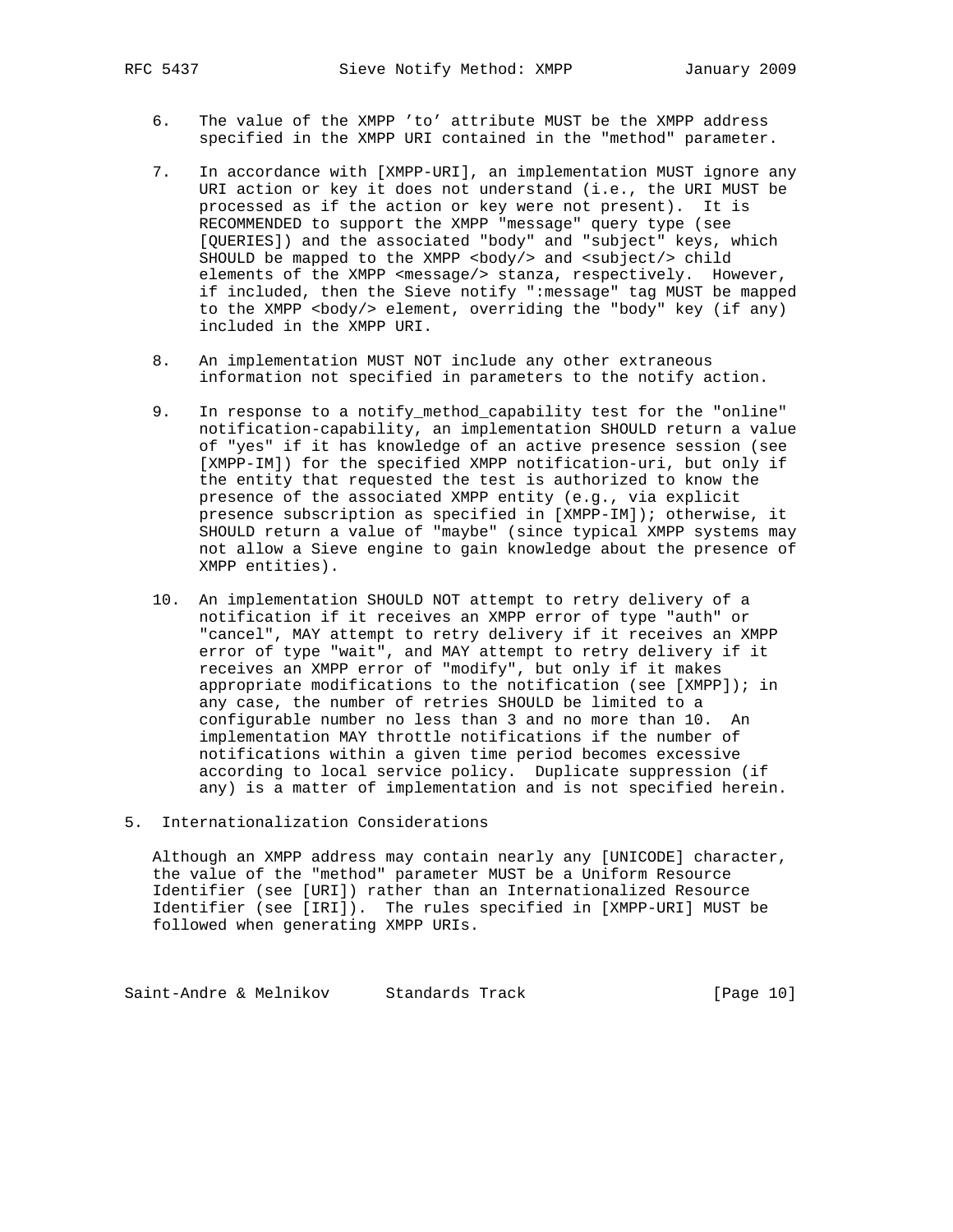In accordance with Section 13 of RFC 3920, all data sent over XMPP MUST be encoded in [UTF-8].

# 6. Security Considerations

 Depending on the information included, sending a notification can be comparable to forwarding mail to the notification recipient. Care must be taken when forwarding mail automatically, to ensure that confidential information is not sent into an insecure environment. In particular, implementations MUST conform to the security considerations given in [NOTIFY], [SIEVE], and [XMPP].

 [NOTIFY] specifies that a notification method MUST provide mechanisms for avoiding notification loops. One type of notification loop can be caused by message forwarding; however, such loops are prevented because XMPP does not support the forwarding of messages from one XMPP address to another. Another type of notification loop can be caused by auto-replies to XMPP messages received by the XMPP notification service associated with the Sieve engine; therefore, such a service MUST NOT auto-reply to XMPP messages it receives.

 A common use case might be for a user to create a script that enables the Sieve engine to act differently if the user is currently available at a particular type of service (e.g., send notifications to the user's XMPP address if the user has an active session at an XMPP service). Whether the user is currently available can be determined by means of a notify\_method\_capability test for the "online" notification-capability. In XMPP, information about current network availability is called "presence" (see also [MODEL]). Since [XMPP-IM] requires that a user must approve a presence subscription before an entity can gain access to the user's presence information, a limited but reasonably safe implementation might be for the Sieve engine to request a subscription to the user's presence. The user would then need to approve that subscription request so that the Sieve engine can act appropriately depending on whether the user is online or offline. However, the Sieve engine MUST NOT use the user's presence information when processing scripts on behalf of a script owner other than the user, unless the Sieve engine has explicit knowledge (e.g., via integration with an XMPP server's presence authorization rules) that the script owner is authorized to know the user's presence. While it would be possible to design a more advanced approach to the delegation of presence authorization, any such approach is left to future standards work.

Saint-Andre & Melnikov Standards Track [Page 11]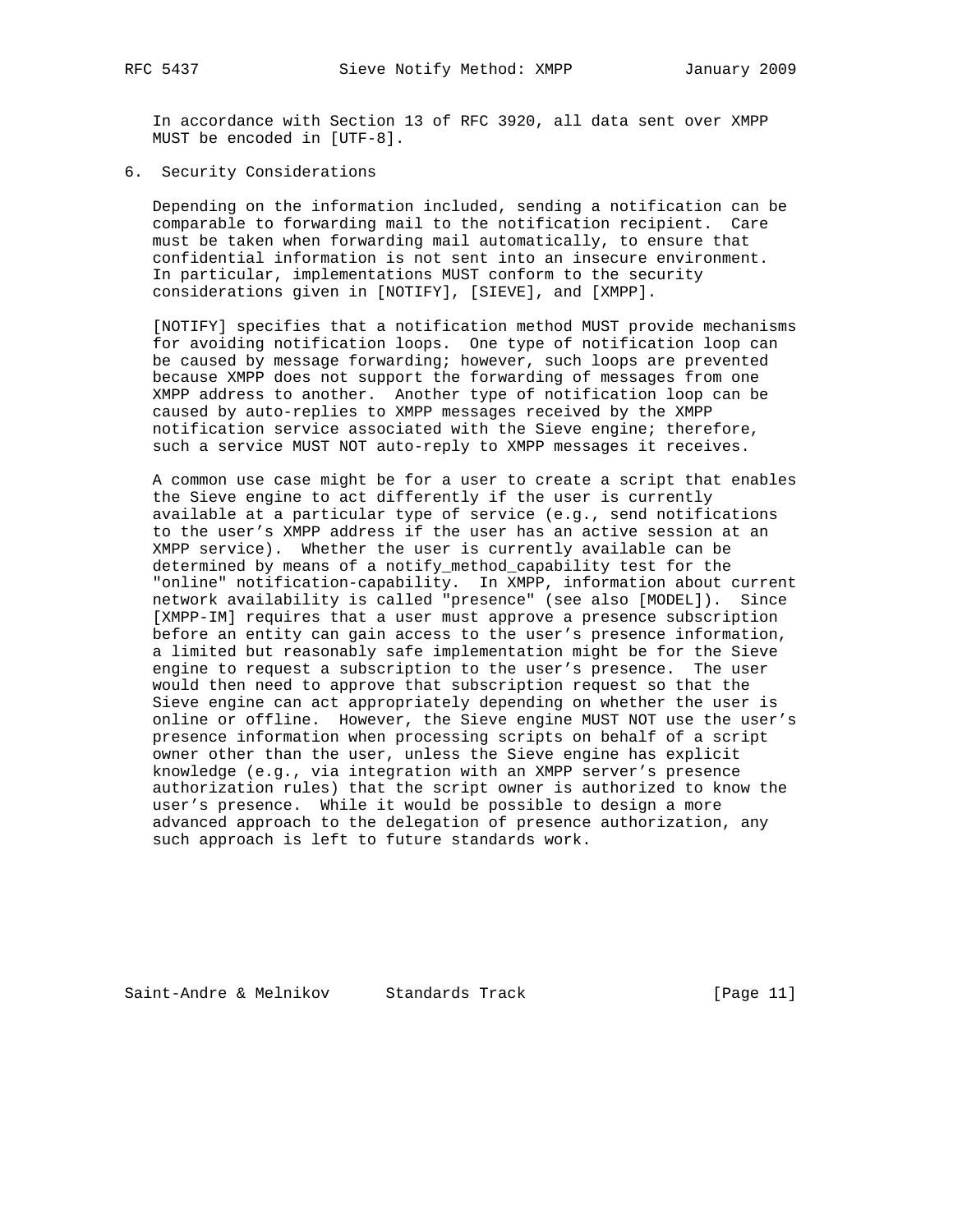# 7. IANA Considerations

 The following template provides the IANA registration of the Sieve notification mechanism specified in this document:

 To: iana@iana.org Subject: Registration of new Sieve notification mechanism Mechanism name: xmpp Mechanism URI: RFC 5122 [XMPP-URI] Mechanism-specific options: none Permanent and readily available reference: RFC 5437 Person and email address to contact for further information: Peter Saint-Andre <registrar@xmpp.org>

 This information has been added to the list of Sieve notification mechanisms maintained at <http://www.iana.org>.

# 8. References

- 8.1. Normative References
	- [NOTIFY] Melnikov, A., Ed., Leiba, B., Ed., Segmuller, W., and T. Martin, "Sieve Email Filtering: Extension for Notifications", RFC 5435, January 2009.
	- [OOB] Saint-Andre, P., "Out of Band Data", XSF XEP 0066, August 2006.
	- [QUERIES] Saint-Andre, P., "XMPP URI Scheme Query Components", XSF XEP 0147, September 2006.
	- [RFC5321] Klensin, J., "Simple Mail Transfer Protocol", RFC 5321, October 2008.
	- [SHIM] Saint-Andre, P. and J. Hildebrand, "Stanza Headers and Internet Metadata", XSF XEP 0131, July 2006.
	- [SIEVE] Guenther, P., Ed. and T. Showalter, Ed., "Sieve: An Email Filtering Language", RFC 5228, January 2008.
	- [TERMS] Bradner, S., "Key words for use in RFCs to Indicate Requirement Levels", BCP 14, RFC 2119, March 1997.
	- [XMPP-URI] Saint-Andre, P., "Internationalized Resource Identifiers (IRIs) and Uniform Resource Identifiers (URIs) for the Extensible Messaging and Presence Protocol (XMPP)", RFC 5122, February 2008.

Saint-Andre & Melnikov Standards Track [Page 12]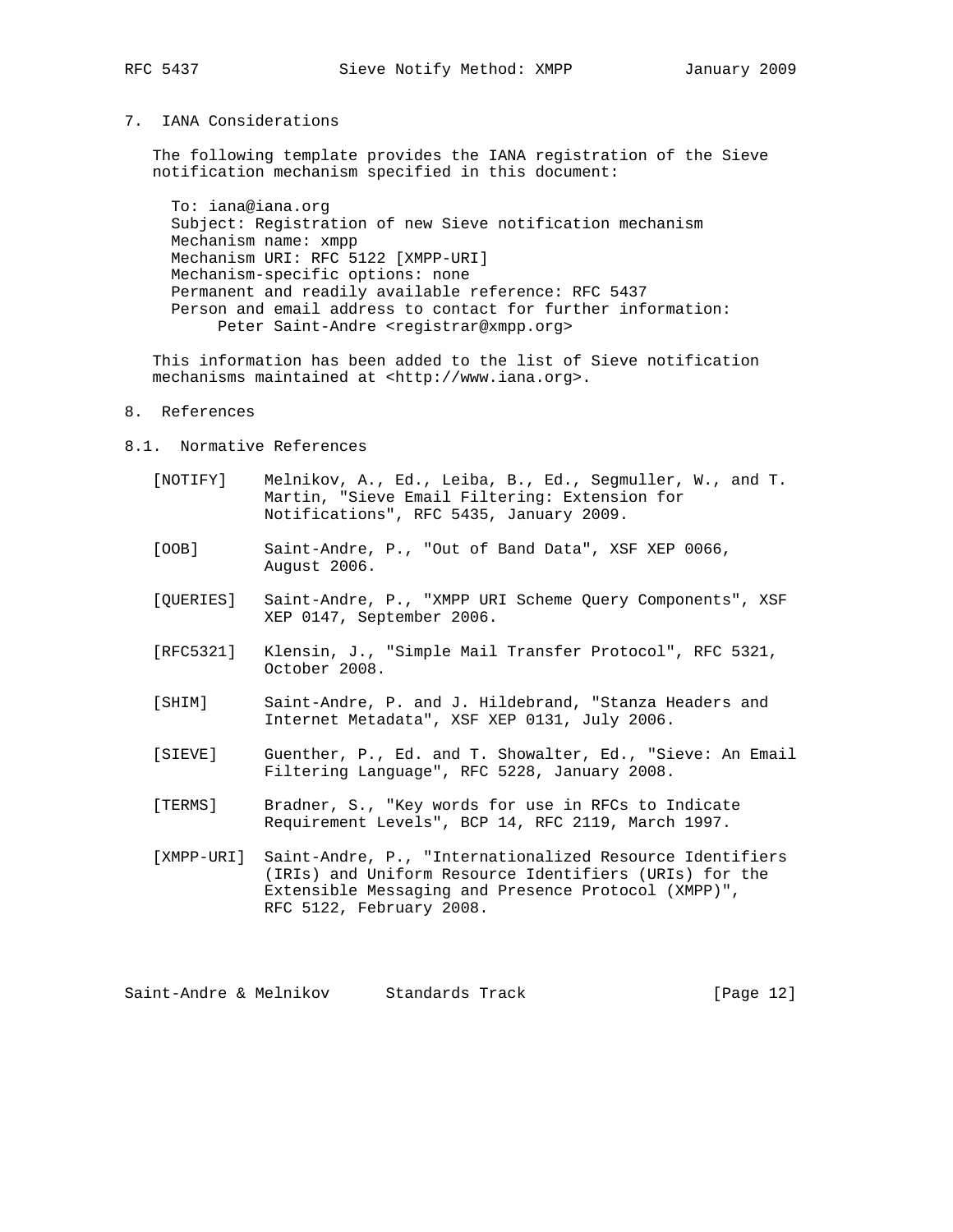# 8.2. Informative References

- [HTTP] Fielding, R., Gettys, J., Mogul, J., Frystyk, H., Masinter, L., Leach, P., and T. Berners-Lee, "Hypertext Transfer Protocol -- HTTP/1.1", RFC 2616, June 1999.
- [IMAP] Crispin, M., "INTERNET MESSAGE ACCESS PROTOCOL VERSION 4rev1", RFC 3501, March 2003.
- [IMAP-URL] Melnikov, A. and C. Newman, "IMAP URL Scheme", RFC 5092, November 2007.
- [IRI] Duerst, M. and M. Suignard, "Internationalized Resource Identifiers (IRIs)", RFC 3987, January 2005.
- [MODEL] Day, M., Rosenberg, J., and H. Sugano, "A Model for Presence and Instant Messaging", RFC 2778, February 2000.
- [POP-URL] Gellens, R., "POP URL Scheme", RFC 2384, August 1998.
- [UNICODE] The Unicode Consortium, "The Unicode Standard, Version 3.2.0", 2000.

 The Unicode Standard, Version 3.2.0 is defined by The Unicode Standard, Version 3.0 (Reading, MA, Addison- Wesley, 2000. ISBN 0-201-61633-5), as amended by the Unicode Standard Annex #27: Unicode 3.1 (http://www.unicode.org/reports/tr27/) and by the Unicode Standard Annex #28: Unicode 3.2 (http://www.unicode.org/reports/tr28/).

- [URI] Berners-Lee, T., Fielding, R., and L. Masinter, "Uniform Resource Identifier (URI): Generic Syntax", STD 66, RFC 3986, January 2005.
- [UTF-8] Yergeau, F., "UTF-8, a transformation format of ISO 10646", STD 63, RFC 3629, November 2003.
- [XMPP] Saint-Andre, P., "Extensible Messaging and Presence Protocol (XMPP): Core", RFC 3920, October 2004.
- [XMPP-IM] Saint-Andre, P., "Extensible Messaging and Presence Protocol (XMPP): Instant Messaging and Presence", RFC 3921, October 2004.

Saint-Andre & Melnikov Standards Track [Page 13]